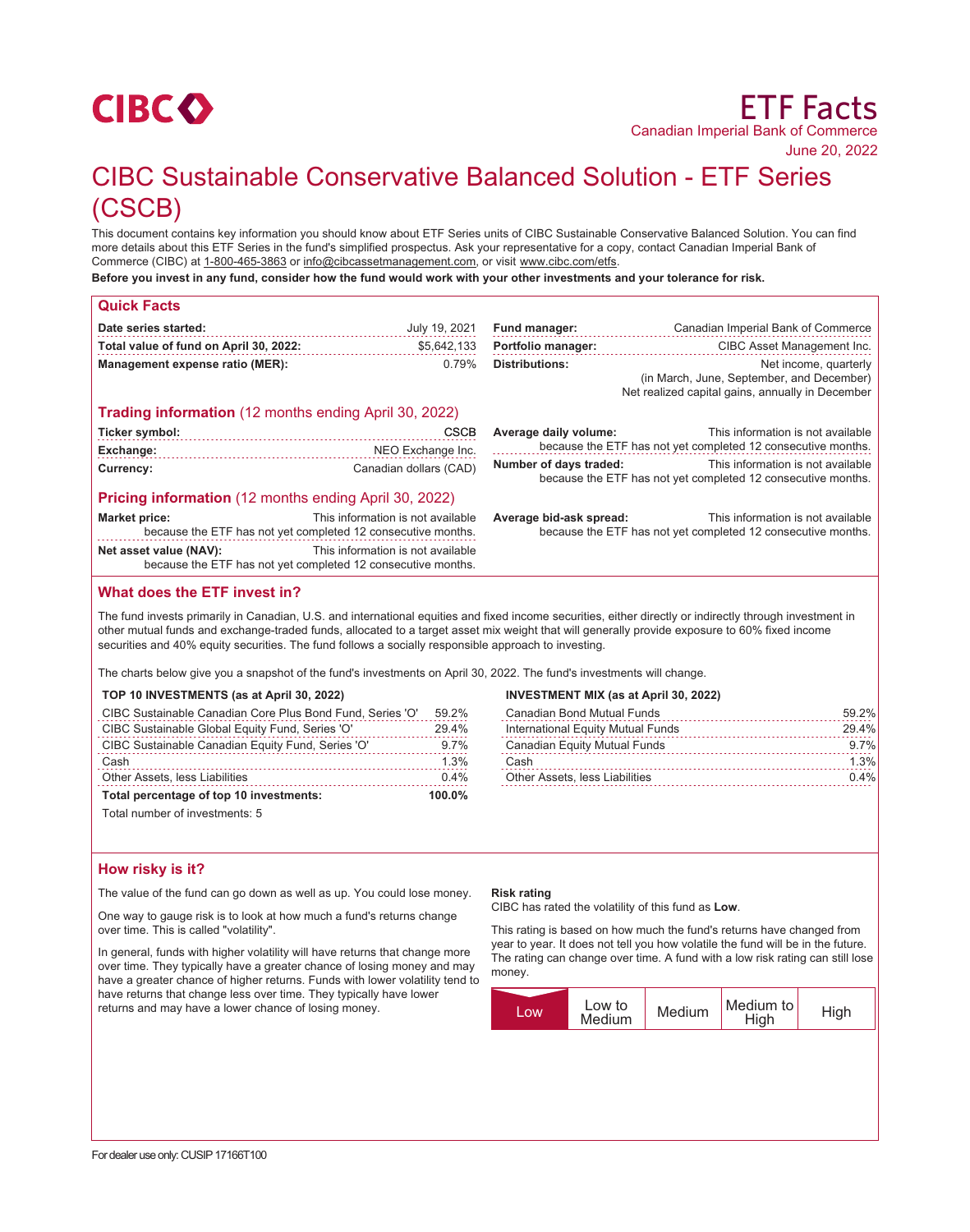For more information about the risk rating, refer to *Investment Risk Classification Methodology* under *Specific Information about Each of the Mutual Funds Described in this Document* in the fund's simplified prospectus. For more information about specific risks that can affect the fund's returns, refer to the fund's simplified prospectus under the section *What are the Risks of Investing in the Fund?*.

#### **No guarantees**

Like most mutual funds, this fund does not have any guarantees. You may not get back the amount of money you invest.

## **How has the ETF performed?**

This section tells you how ETF Series units of the fund have performed. Returns are after expenses have been deducted. These expenses reduce the fund's returns.

## **YEAR-BY-YEAR RETURNS**

This section tells you how ETF Series units of the fund have performed in past calendar years. However, this information is not available because the fund has not yet completed a calendar year.

## **BEST AND WORST 3-MONTH RETURNS**

This section shows the best and worst returns for ETF Series units of the fund in a 3-month period. However, this information is not available because the fund has not yet completed a calendar year.

## **AVERAGE RETURN**

This section shows the value and annual compounded rate of return of a hypothetical \$1,000 investment in ETF Series units of the fund. However, this information is not available because the fund has not yet completed 12 consecutive months.

## **Trading ETFs**

ETF Series units hold a basket of investments, like mutual funds, but trade on exchanges like stocks. Here are a few things to keep in mind when trading ETF Series units:

## **Pricing**

ETF Series units have two sets of prices: market price and net asset value (NAV).

#### **Market price**

- ETF Series units are bought and sold on exchanges at the market price. The market price can change throughout the trading day. Factors like supply, demand, and changes in the value of a fund's investments can affect the market price.
- You can get price quotes any time during the trading day. Quotes have two parts: **bid** and **ask**.
- The bid is the highest price a buyer is willing to pay if you want to sell your ETF Series units. The ask is the lowest price a seller is willing to accept if you want to buy ETF Series units. The difference between the two is called the **"bid-ask spread"**.
- In general, a smaller bid-ask spread means the ETF Series units are more liquid. That means you are more likely to get the price you expect.

## **Net asset value (NAV)**

- ETF Series units have a NAV. It is calculated after the close of each trading day and reflects the value of a fund's investments at that point in time.
- NAV is used to calculate financial information for reporting purposes like the returns shown in this document.

#### **Orders**

There are two main options for placing trades: market orders and limit orders. A market order lets you buy or sell units at the current market price. A limit order lets you set the price at which you are willing to buy or sell units.

#### **Timing**

In general, market prices of ETFs can be more volatile around the start and end of the trading day. Consider using a limit order or placing a trade at another time during the trading day.

| Who is this ETF for?                                                                                                                                                                      | A word about tax                                                                                                                                                                                                                                                                                     |
|-------------------------------------------------------------------------------------------------------------------------------------------------------------------------------------------|------------------------------------------------------------------------------------------------------------------------------------------------------------------------------------------------------------------------------------------------------------------------------------------------------|
| Investors who:<br>• want a fund with a socially responsible approach to investing;<br>• are seeking income and some long-term capital growth; and<br>• are investing for the medium term. | In general, you will have to pay income tax on any money you make on a<br>fund. How much you pay depends on the tax laws where you live and<br>whether or not you hold the fund in a registered plan such as a<br>Registered Retirement Savings Plan (RRSP) or a Tax-Free Savings<br>Account (TFSA). |
|                                                                                                                                                                                           | Keep in mind that if you hold your fund in a non-registered plan, fund<br>distributions are included in your taxable income, whether you receive<br>them in cash or have them reinvested.                                                                                                            |